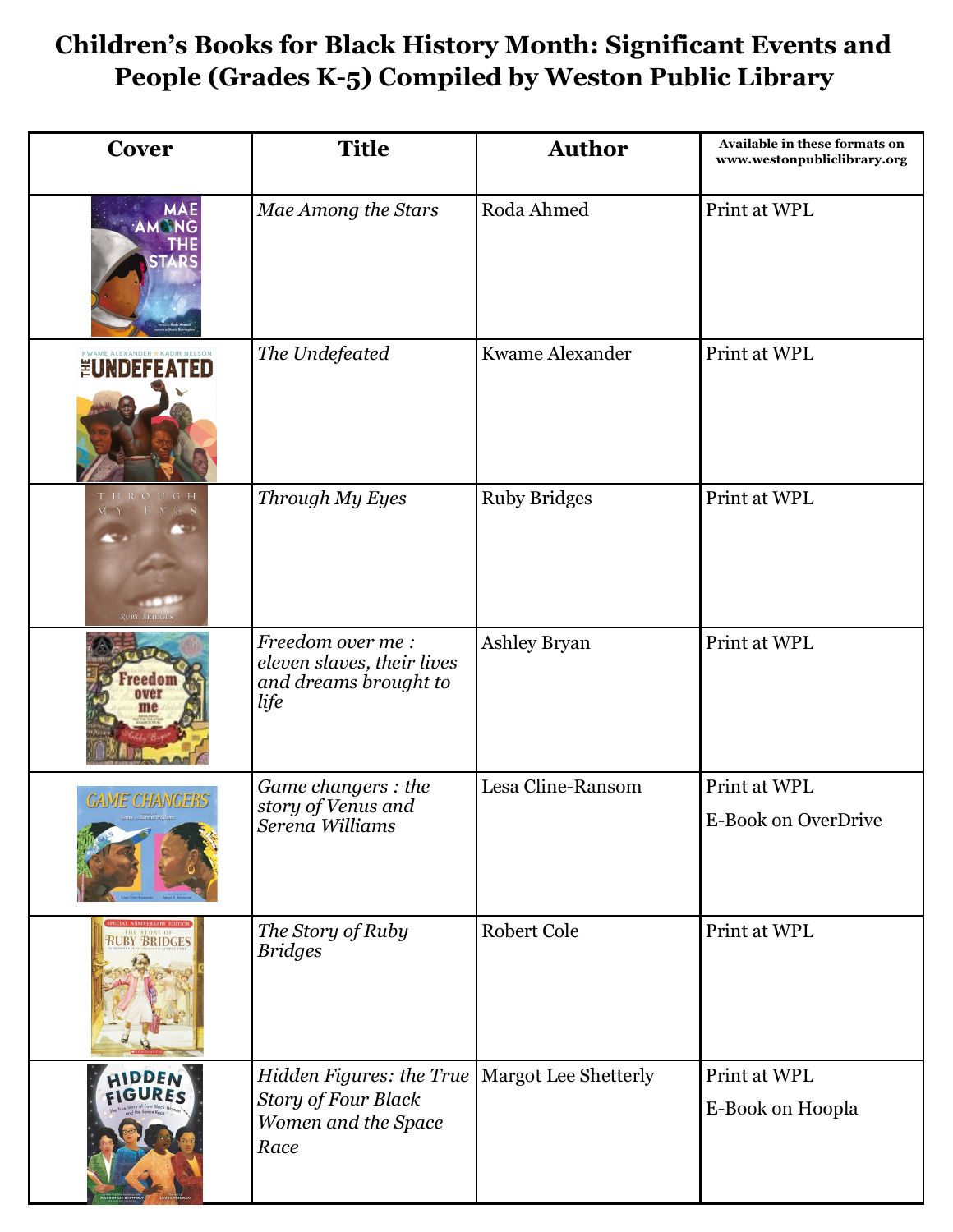## **Children's Books for Black History Month: Significant Events and People (Grades K-5) Compiled by Weston Public Library**

| Cover                          | <b>Title</b>                                                                         | <b>Author</b>                       | Available in these formats on<br>www.westonpubliclibrary.org |
|--------------------------------|--------------------------------------------------------------------------------------|-------------------------------------|--------------------------------------------------------------|
| <b>VOICE OF FREEDOM</b>        | Voice of Freedom:<br>Fannie Lou Hamer,<br>Spirit of the Civil Rights<br>Movement     | <b>Carole Boston</b><br>Weatherford | Print at WPL<br>Video on Hoopla                              |
|                                | Little Leaders: Bold<br>Women in Black History                                       | Vashti Harrison                     | Print at WPL<br>E-book on OverDrive                          |
| <b>HENRY'S<br/>FREEDOM BOX</b> | Henry's Freedom Box                                                                  | Ellen Levine                        | Print at WPL<br>Video on Hoopla                              |
| WE'VE GOT A JOB                | We've got a job : the $1963$<br>Birmingham Children's<br>March                       | Cynthia Levinson                    | Print at WPL                                                 |
| Sing<br>Song                   | Sing a song : how Lift<br><b>Every Voice and Sing</b><br><i>inspired generations</i> | Kelly Starling Lyons                | Print at WPL                                                 |
|                                | Jazz Day                                                                             | Roxane Orgill                       | Print at WPL                                                 |
|                                | Sojourner Truth's Step,<br>Stomp, Stride                                             | Andrea Davis Pinkney                | Print at WPL                                                 |